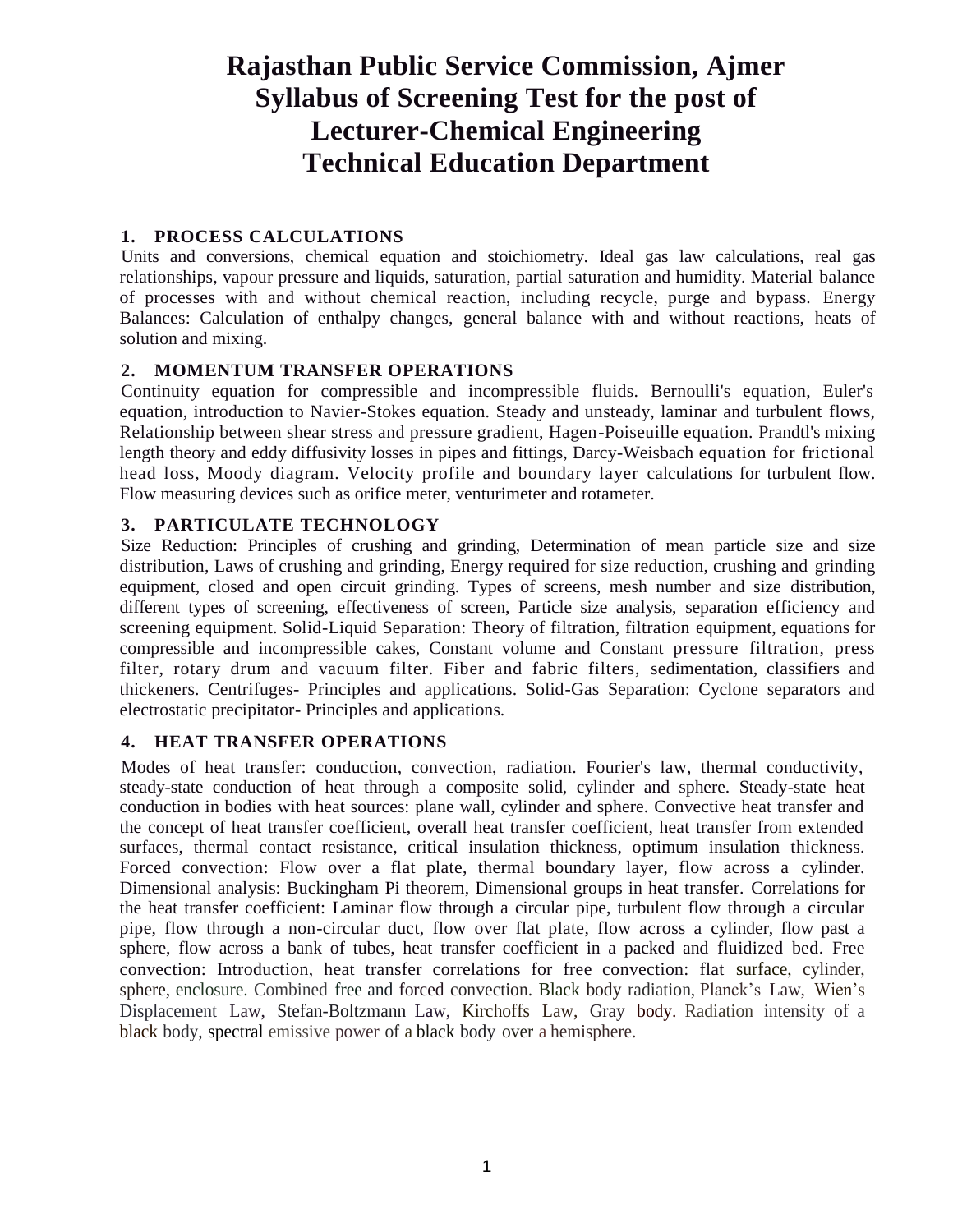# **5. MASS TRANSFER OPERATIONS**

Molecular diffusion, fluxes and measurement of diffusivities. Mass transfer coefficients, laminar and turbulent flow situations and correlations. Two film theory and overall mass transfer coefficients, penetration and surface renewal theories. Concepts of equilibrium stage, operating line and tie line. Continuous contacting operations: Gas absorption - countercurrent isothermal, HETP, design equation, (L/G) min, NTU, HTU, calculation of NTU, packed tower distillation, flooding, AP, liquid and gas distributors, entrainment eliminators. Humidification and dehumidification, cooling towers, drying theory and design, crystallization. Binary distillation: ideal and non- ideal stages; definitions of point, stage and column efficiencies. Single stage calculations: differential (Rayleigh) and simple (flash) distillation, steam distillation. Ponchon- Savarit diagram, McCabe-Thiele diagram; plate calculations, Absorption, Liquid-liquid extraction, Adsorption and Leaching. Membrane Separation Processes: Physical and chemical properties of membranes, Techniques of

membrane preparation, membrane characterization, various types of membranes and modules. osmosis and osmotic pressure. Working principle and operation of Reverse osmosis,

Ultrafiltration, Microfiltration, Electrodialysis and Pervaporation.

## **6. CHEMICAL ENGINEERING THERMODYNAMICS**

First law of Thermodynamics and its applications. PVT behavior of pure substances, virial equation and its applications, cubic equations of state, generalized correlations for gases and liquids. Sensible heat effects, heat effects accompanying phase changes of pure substances, standard heats of reaction, formation and combustion, effect of temperature on the standard heat of reaction. Second law of Thermodynamics: Limitation of first law, Kelvin-Planck and Clausius statements, Reversible and irreversible processes, Carnot cycle, Entropy, Second Law Analysis of a control volume. Maxwell's equations, Residual properties, Clapeyroo's Equation, Gétieralized correlations for thermodynamic properties of gases. Multicomponent systems: Chemical potential, ideal-gas mixture, ideal solution, Raoult's law. Partial properties, fugacity and fugacity coefficient, generalized correlations for the fugacity coefficient, excess Gibbs' energy, activity coefficient.

Phase Equilibria: Phase rule, phase behavior for vapor liquid systems, Margules equation, Van- Laar equation, Wilson equation, NRTL equation. Dew point, bubble point and flash calculations. Effect of temperature on the equilibrium constant, evaluation of equilibrium constants. Relations between equilibrium constants and compositions: gas-phase reactions, liquid-phase reactions.

# **7. CHEMICAL REACTION ENGINEERING**

Reaction rates, variables affecting reaction rates, classification of reactions, order, molecularity. Reaction mechanisrii & Kinetics of homogenous reactions. Temperature dependent term of a rate equation. Interpretation of batch reactor data: constant volume batch reactor, variable volume batch reactor. Ideal reactors for single reaction: Ideal batch reactor, steady state mixed flow reactor, steady state PFR, holding time and space time for flow systems. Design for single reactions: size comparison, multiple reactor systems, recycle reactor, auto catalytic reactions. Temperature and pressure effects on single reactions. Non-ideal flow: Residence time distribution of fluids, general characteristics, Measurement of RTD, RTD in ideal reactor, Tanks-in-series model.

Catalysts: Description, methods of preparation and manufacture; catalyst characterization — BET surface area, pore volume, pore size distribution. Catalyst reaction kinetic models: Physical and chemical adsorption; Determination of rate expressions using adsorption, surface reaction and desorption as ratecontrolling steps. Determination of Global rate of reaction: Heterogeneous laboratory reactors; Determination of rate expressions from experimental data. Effect of intrapellet diffusion on reaction rates in isothermal pellets. Gas-liquid reactions: Effect of diffusion on rate of reaction, enhancement factor. Introduction to design of heterogeneous reactors and its parametric sensitivity.